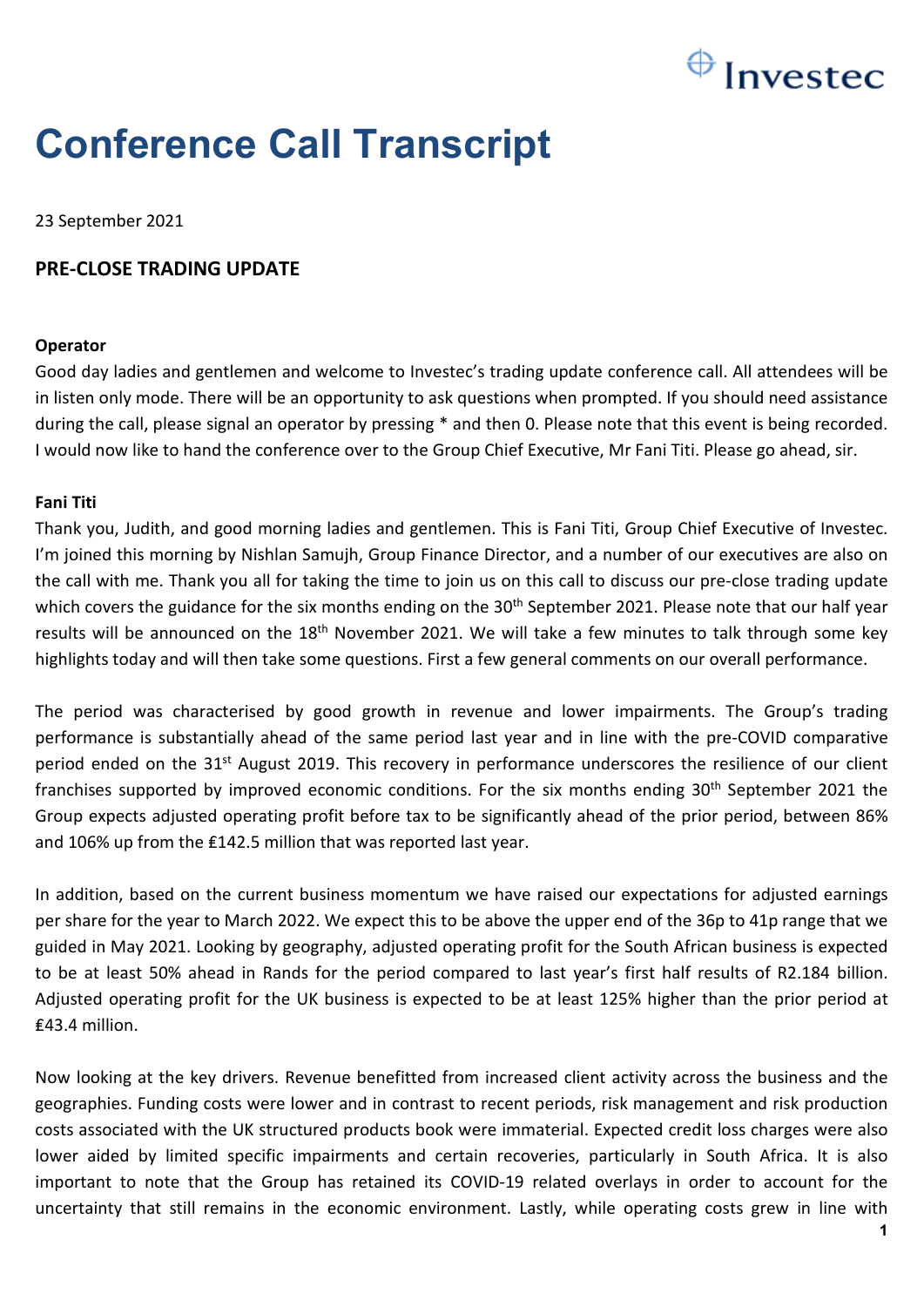# $\bigoplus$  Investec

increased activity and revenue levels, efficiency ratios have improved as revenue increased at a faster rate than costs.

Now turning to divisional performance. The Wealth & Investment business grew funds under management by 9.9% to £63.8 billion supported by net inflows of £1.4 billion, favourable market movements and investment performance. Operating margins were higher in the UK, while South Africa was broadly flat. In the South African business funds under management increased by 9.5% to R364.5 billion with net inflows of R16.7 billion. In the UK business funds under management increased by 9% to ₤45.4 billion with net inflows of ₤0.6 billion. Adjusted operating profit for the first half is expected to be ahead of the prior period in both South Africa and the UK.

Now moving on to the Specialist Banking business. Core loans grew by 6.5% to ₤28.2 billion given increased activity levels and good client acquisition within the private banking business across both geographies. The UK experienced increased demand for corporate credit across a number of our portfolios, while SA corporate credit demand remains largely muted. For both South African and UK specialist banks, adjusted operating profit for the first half is expected to be higher than the comparative period. Last month we were very proud to learn that The Banker had recognised Investec as the best performing bank in South Africa for the second year running and the best performing bank in the UK.

In summary, the Group has capitalised on opportunities arising from continued economic recovery and achieved an encouraging result year to date. Our client franchises have shown their resilience and we have good momentum as we move forward. Investec remains well capitalised and has strong liquidity, and both these are above board approved minima. The business continues to focus on its commitment to clients, offering them innovative solutions and an out of the ordinary service experience. The changes made to simplify and focus the Group are bearing fruit, positioning the Group well for sustainable long-term growth.

Finally, I would like to thank my colleagues across the globe, who have displayed extraordinary resilience, supporting our clients and communities during what continues to be an uncertain operating environment. As COVID restrictions ease, we look forward to growth alongside our clients and to increased face to face engagement which is core to our values and culture. Thank you for joining the call. I would now like to open the line for questions.

# **Operator**

Thank you very much, sir. Ladies and gentlemen, at this time if you would like to ask a question you are welcome to press \* then 1 on your touchtone phone or the keypad on your screen. If you decide to withdraw your question you are welcome to press \* then 2 to exit the question queue. Just a reminder, if you would like to ask a question you are welcome to press \* then 1. We will pause a moment while we wait for the question queue to build. The first question comes from Michele Donough of Ninety One.

# **Chris Stewart**

I wonder if that's me. Am I live?

# **Fani Titi**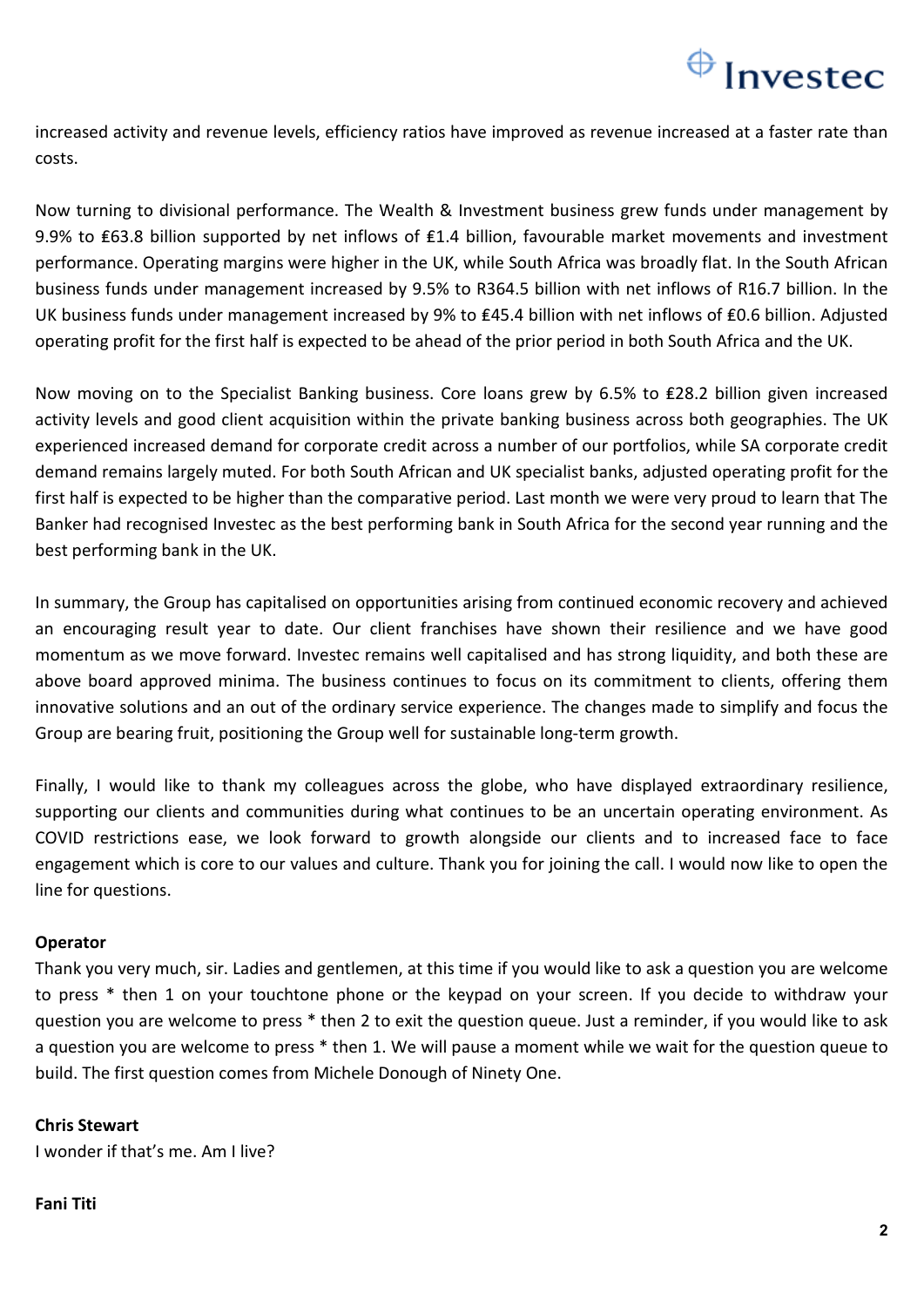

You are. We can hear you loud and clear.

## **Chris Stewart**

Fani, it's Chris. I'm not quite sure why it's coming through as Michele Donough. My apologies.

## **Fani Titi**

I thought it was a French Michel.

# **Chris Stewart**

I can be Michel for you if you'd like, Fani.

## **Fani Titi**

Thank you, Michel.

## **Chris Stewart**

Just a couple of questions for you if I may please. Can you just give us a sense of the – you talked to the nonrecurrence of losses in the UK structured products book. I imagine the environment has been favourable for unwinding some of that risk. Are you out of the woods there yet, or is there still potential for residual costs on that book to come through? That's the first question. The second question, could you possibly unpack the nature of the flows into the South African wealth management business? It looks like the net inflows have been quite positive. Looking at the disclosures that might have been in the non-discretionary area, which is an area where I guess we haven't become accustomed to big net inflows in recent years. It has been traditionally into the discretionary side of the business. Maybe you can unpack that a little bit please.

# **Fani Titi**

Thanks Chris. Let me start with the structured products book. As we say in the announcement, we're pleased that the costs are immaterial and we continue to look for opportunities to take off risk. So we still have a book and still look to manage that book as we go and take opportunities in the market to reduce the size of the book. Also depending on where market levels are some of the book will roll off. So we're pleased with the progress we have made in how we've managed the risk. Going forward if are there opportunities to reduce the book faster we are always on the lookout for that. But it is not something that is worrying us at the moment. The costs have been immaterial. On the second issue relating to flows in wealth management, we've had flows in the UK and in SA, and we've indicated a number of approximately R16.7 billion. That covers both discretionary and nondiscretionary. And we've seen significant inflows in both categories. I don't know whether Nishlan wants to add any more flavour.

# **Nishlan Samujh**

You've had flows of about R8.7 billion into the discretionary portfolio and the rest of the R16.7 billion into nondiscretionary. I think what we are quite pleased with is the nature of the flows and the underlying clients and what that builds into the future.

## **Chris Stewart**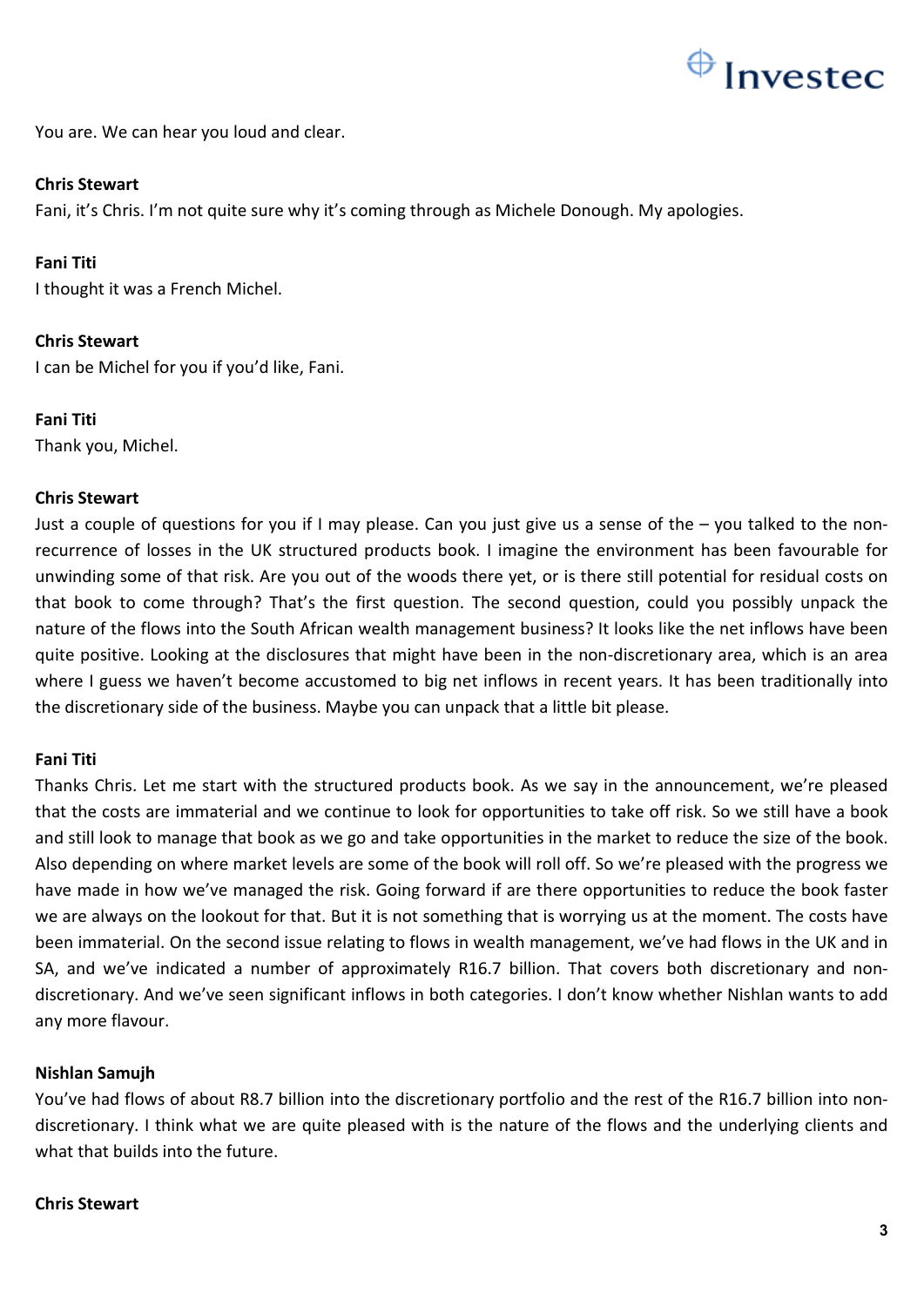

Great. Okay. Gentlemen, thank you very much and congratulations on what looks like a pretty solid trading update. Thank you.

## **Fani Titi**

Thanks Michel.

## **Operator**

Thank you very much, Chris. Ladies and gentlemen, just a reminder, if you would like to ask a question you are welcome to press \* and then 1 to place yourself in the question queue. The next question comes from Bankole Ubogu of Bank of America Securities.

## **Bankole Ubogu**

Morning everyone. Thanks for the opportunity. Just a quick one from my side. It probably has two parts. The first is that you're indicating your full year performance is likely to be better than or towards the top end of your range. When do you think you will be able to give us a sense of a new range? And number two, is there anything in your first half performance that you are cautious or concerned about that may not repeat in the second half or that might give base effects or headwinds in the second half? Those are just my questions. Thank you very much.

## **Fani Titi**

Thank you. I will ask Nishlan to answer your questions. What we said in the statement is that on current momentum we expect to be above the range, not in the top half of the range but above the range. So it's important just to clarify that. And I'll ask Nishlan to deal with the rest of the question.

# **Nishlan Samujh**

I think two things. In November we will give you a lot more colour once we finalise the close of this particular period. That really deals with the second question in terms of whether there is anything. Fundamentally as we've indicated in this update, the key drivers have really been a return of momentum into the business as we've seen in a pre-COVID environment, and I think that is very pleasing in terms of the outlook, as well as the fact that there have been lower impairments in the period. Rather than being driven by release of overlays it is driven by recoveries in the period. So I think when we do provide some colour you will factor that into your thinking into the full year.

## **Operator**

Bankole, does that conclude your questions?

**Bankole Ubogu**

Yes. Thank you very much.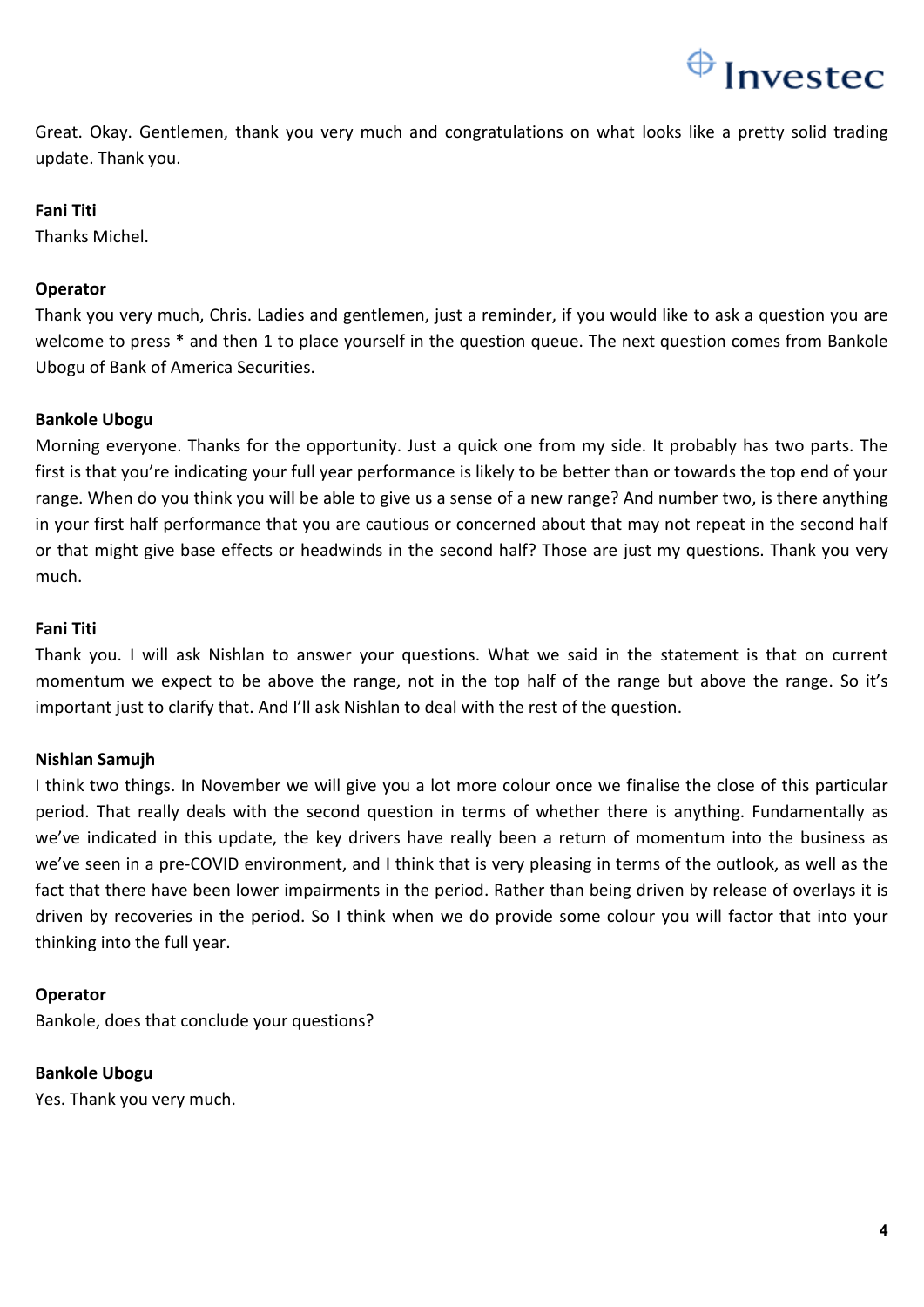

# **Operator**

Thank you. The next question comes from Mark du Toit of Oystercatcher Investments.

# **Mark du Toit**

Good morning everyone. I wonder if you could give us some comments around the difference in the recovery between South Africa and the UK. I'm particularly interested in the corporate lending behaviour. Are we seeing SA corporates starting to lend again? Is it a similar experience across SA and UK? Just some general comments on the differences in the environment would be helpful for me. Thanks.

# **Fani Titi**

Thank you. I'm going to ask Richard Wainwright here who runs the bank here in SA to give you a bit more colour and Ruth Leas on the UK side to give us a bit more colour.

# **Richard Wainwright**

Thanks Fani. Morning Mark. It's Richard Wainwright here. I'll talk about South Africa. We are still seeing a reluctance of corporates in South Africa generally to borrow, so the activity across the corporate sector is muted. The corporate growth that we're seeing here is very much in line with what we've seen with our peers, which is a muted performance. So a lot of our book growth in South Africa is coming through our private client franchise which is much stronger than in the corporate franchise. And the recoveries area that Nishlan was talking about is also more in our private client franchise than it is in our corporate area. So a lot more resilience and activity through our private client franchise as opposed to our corporate here in South Africa. Ruth.

# **Ruth Leas**

Thanks Rich. Hi Mark. So in the UK we have seen strong demand for credit across both our private client activities and our corporate client activities. I would say that last year we did have demand for corporate credit, but it was isolated to certain areas and not across the board. And we were seeing very strong redemptions at the beginning of the COVID period. We did see strong mortgage growth due to the changes to stamp duty which has now come to an end. We still have a strong pipeline, and we expect that to slow down a little but still to be ahead of the levels at which we were originating mortgages pre-COVID. And we are seeing good corporate demand across multiple business activities leading to the level of growth that you see in the numbers before you. So the UK has grown strongly over this period. It is now hitting a patch of slower growth, inflation concerns and various things ongoing related to Brexit and energy etc. So we will need to see what the next period brings, but at this point in time momentum is strong and continuing.

# **Mark du Toit**

Perfect. Thank you so much.

# **Fani Titi**

As always we hope to outperform the macro. So we think that position within the corporate banking space remains very strong. It's just that there is muted growth. We are seeing some activity but we're also seeing redemptions in the South African space. In the UK space, as Ruth said, there has been a lot more activity. But the latest print in terms of economic growth in both geographies has been rather muted, but the trend in the UK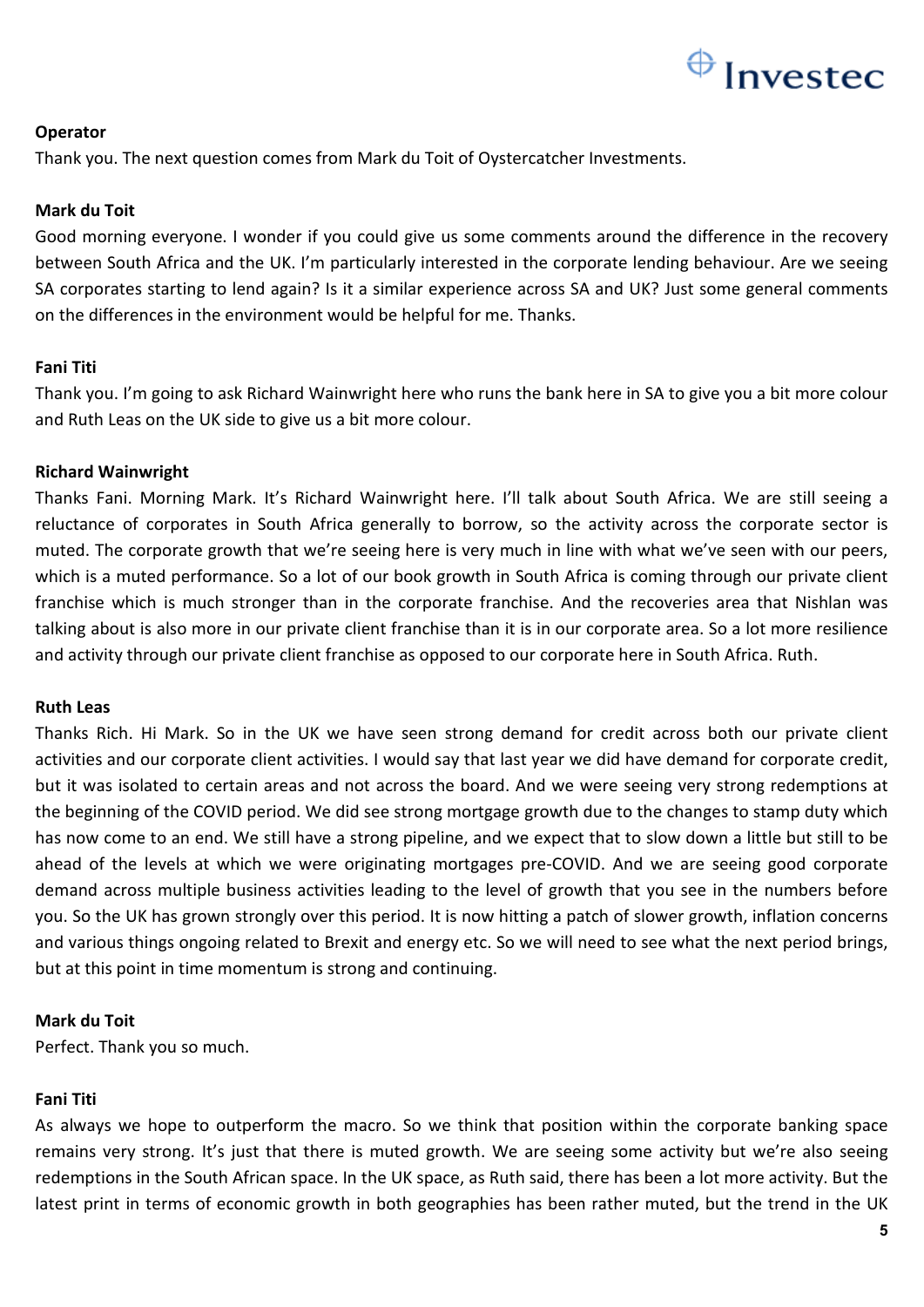# $\bigoplus$  Investec

remains positive given the level of reopening of that economy on the back of a high level of vaccination. In South Africa economic uncertainty and policy uncertainty will continue to be the bugbears against a far more robust growth in the economy. And corporates react much more cautiously than with individual retail clients to uncertainty. But we remain hopeful that we will continue to hold our market share if not increase our share.

# **Mark du Toit**

Perfect. Thanks a lot.

# **Operator**

The next question comes from Michael Gresty of Anchor Capital.

# **Michael Gresty**

Good afternoon guys and thanks for the opportunity. Just two from my side. I was wondering, Nishlan, if there has been any progress in the last number of months in terms of getting yourselves to a position with the regulators where you can adopt the advanced approach and potentially improving your reported capital ratios. Fani, from your side has there been any progress in terms of realising various assets, private equity assets that are dragging down your returns. And how are you thinking about all of that at the moment, if I may?

# **Nishlan Samujh**

Michael, just to answer the first question, I think we've made good progress in this period. It is one more model that is left with the regulators, which is our income producing real estate model. The key debate point is the fact that we do have that lower loss experience in those models, and therefore it is really about calibration. We have resubmitted to the regulators based on feedback. But these processes do take time. And to be definitive I think will be a little bit presumptuous, but the positive momentum and the desire to complete exists on both sides.

# **Fani Titi**

Thanks Nish. On the second question we remain committed to optimising our capital; specifically we would like to reduce our investment portfolio as stated previously. The environment has been much tough given COVID in terms of valuations and we have generally looked to realise assets at reasonable prices. So we have been deliberate in the realisation of assets. Obviously that portfolio is much larger than just private equity assets. I think when we report in November we will give you a much better feel of the progress we're making and the moves that we would like to make with respect to that. But we're committed to that as part of the number of initiatives that we undertook to improve overall value. Operationally we're making good progress, but we continue to increase the level of capital that we have. And that can have a dampening effect on returns, so we have to deal with the issue as a matter of priority.

# **Michael Gresty**

I mean maybe just to be clearer, Fani, when you report might we expect you to signal that you are making progress or at least the strategy is being narrowed down and refined? Certainly the issues around COVID are all fully understood. It's not an easy time. But I think there is amongst investors a sense of urgency that people are hoping to see progress there. How do you feel the last number of months have gone? Are you progressing?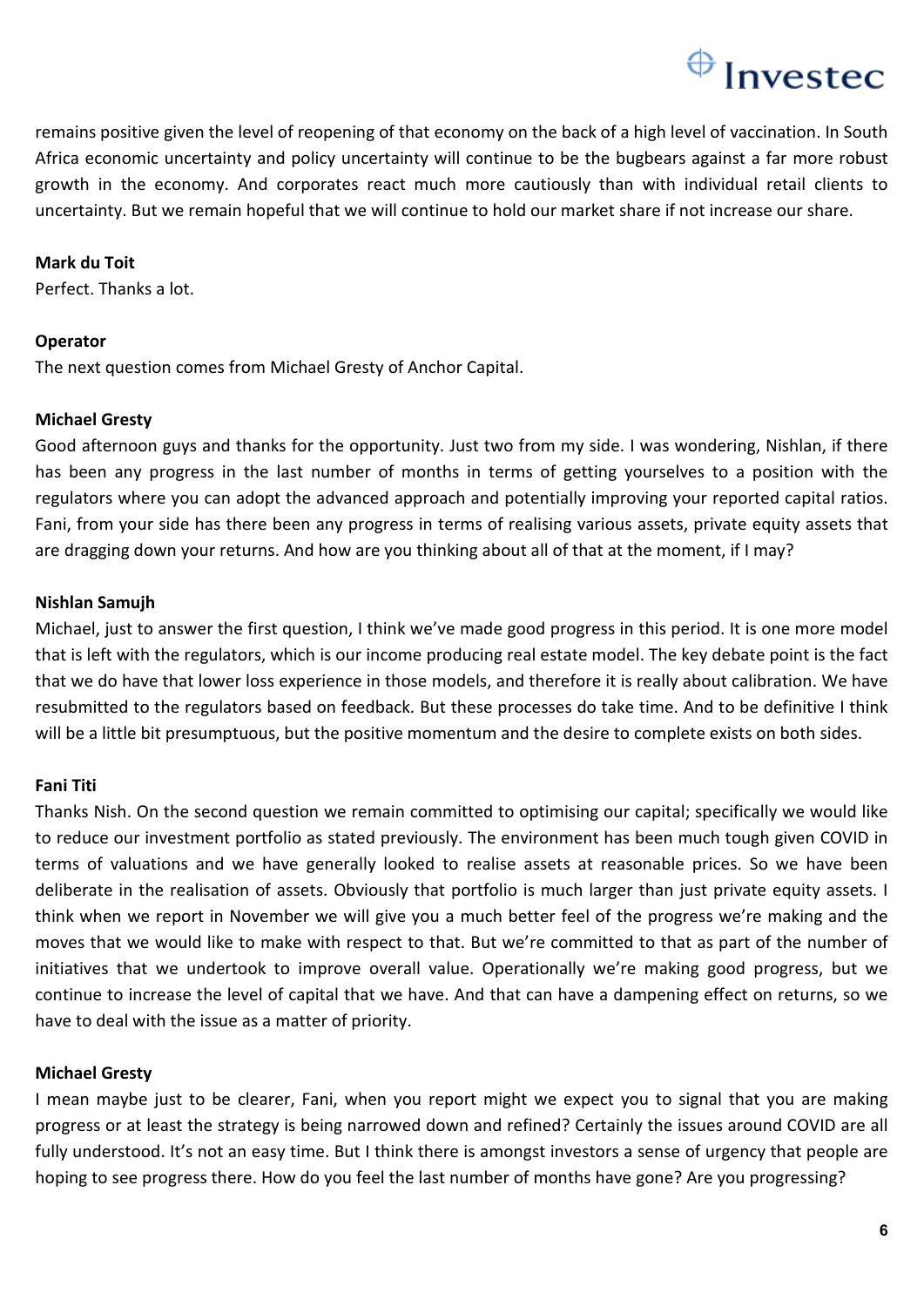

## **Fani Titi**

Look, realising assets is not a quick thing to do. We think we're making progress. We wouldn't want to – this is a trading update, so I don't want to get into the detail of the assets as such. So let's hang ten. It's a huge priority for us as I said earlier on today. If we don't address the capital step we will not make the progress that we want to make with respect to getting to higher returns to cover our cost of capital. So it is as urgent a matter for you as it is for us as a management team, really high on our priority list. But please if you could just allow us to report in full in November.

## **Michael Gresty**

Great. Thanks very much, guys.

## **Operator**

Thank you. Ladies and gentlemen, just a reminder, if you would like to ask a question you are welcome to press \* and then 1 on your touchphone phone to place yourself in the question queue. If you decide to withdraw your question you're welcome to press \* then 2 to exit the question queue. The next question comes from Megna Makan from Benguela Global Fund Managers.

## **Megna Makan**

Hi there. Thanks. My question is just around the strong growth in the UK loans. I just wanted to know are you able to give us a bit of guidance in terms of what's happening with the NIMs in the UK with the strong loan growth?

## **Ruth Leas**

Hi there. It's Ruth in the UK. We have also seen a positive trajectory in reduction in our cost of funds coming through at the same time that we are seeing this strong growth in the book. So yes, an improvement in our NIMs at this point in time. If you think back to last year, we needed to run very liquid towards the beginning of COVID, as everybody did, and maintain very high levels of liquidity. The trend in the market for lower rates has really helped us to bring down our cost of funds while maintaining the volume of deposits we need to fund our asset growth. And so we have seen an improvement in the NIM as indicated in the statement.

## **Megna Makan**

Thanks.

**Operator**  Megna, does that conclude your questions?

**Megna Makan** Yes. Thank you.

## **Operator**

Thank you. We have a follow-up question from Chris from Ninety One.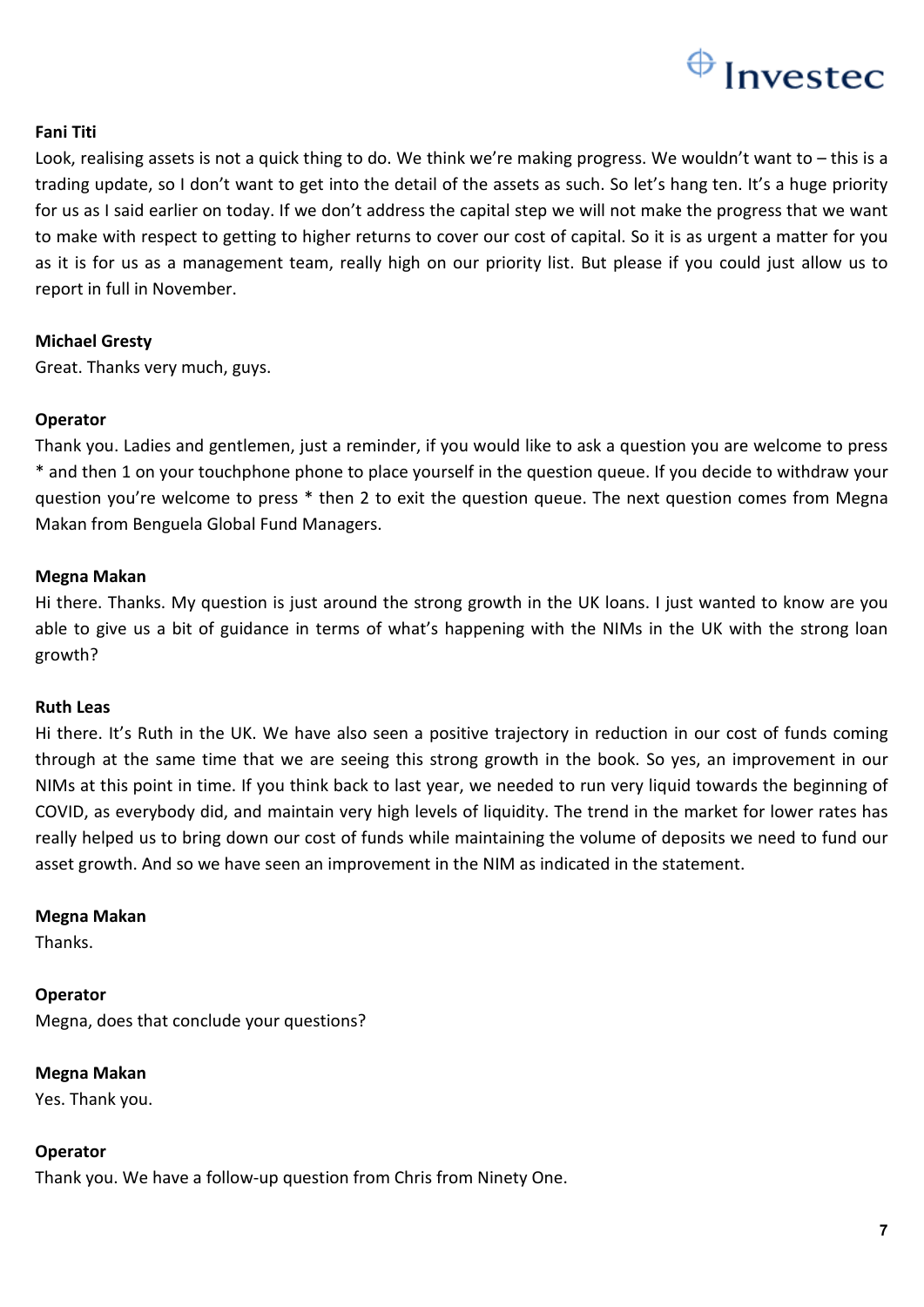

# **Chris Stewart**

Right. Thank you. Sorry, can you hear me?

## **Fani Titi**

We can hear you. Thank you.

## **Chris Stewart**

Just a quick question. I was going to ask you about the investment portfolio, but I think you've answered that very comprehensively. The other question I wanted to ask is perhaps a comment on with the robust asset growth we're seeing in the UK banking operations what is happening with risk weighted asset growth in that space. And are you confident you can continue to pay out the sort of dividends you've been paying out whilst growing your balance sheet and risk weighted assets as you are, particularly in that jurisdiction?

## **Nishlan Samujh**

I think a couple of points. Number one is you do have strong growth in mortgages. And from a risk weight perspective that is much lighter. We are quite comfortable with the growth, and as we've indicated with regard to capital, we're operating well above regulatory minimum and above our desires minimum. So we're fairly comfortable with the buffers that are in the capital base. Sorry, Chris, could you just repeat the second question?

## **Fani Titi**

Dividends.

# **Nishlan Samujh**

Again the guidance we've provided, which is a 30% to 50% pay-out ratio, I think is well considered in terms of the cycles and we are quite comfortable.

## **Fani Titi**

Just to add, Chris, I've indicated that we've been accumulating capital over this period. So that gives you the sense that we will have capacity to pay dividends within that range, probably more towards the higher end of it. With respect to growth in the UK and growth generally of loan books we have talked about the adequacy of capital to fund that growth. We've talked about the impact on dividend that we are comfortable that we can continue to pay dividends at the appropriate level. The third element of it is always risk. With that growth what is the risk profile of the book, in particular on the mortgage book? We are very comfortable with our experience given the quality of clients that we have. So, on both capital risk and dividends we're very comfortable that we are in a good space. Thanks Chris.

# **Chris Stewart**

Super. Thank you.

## **Operator**

The next question comes from Stephan Potgieter of UBS.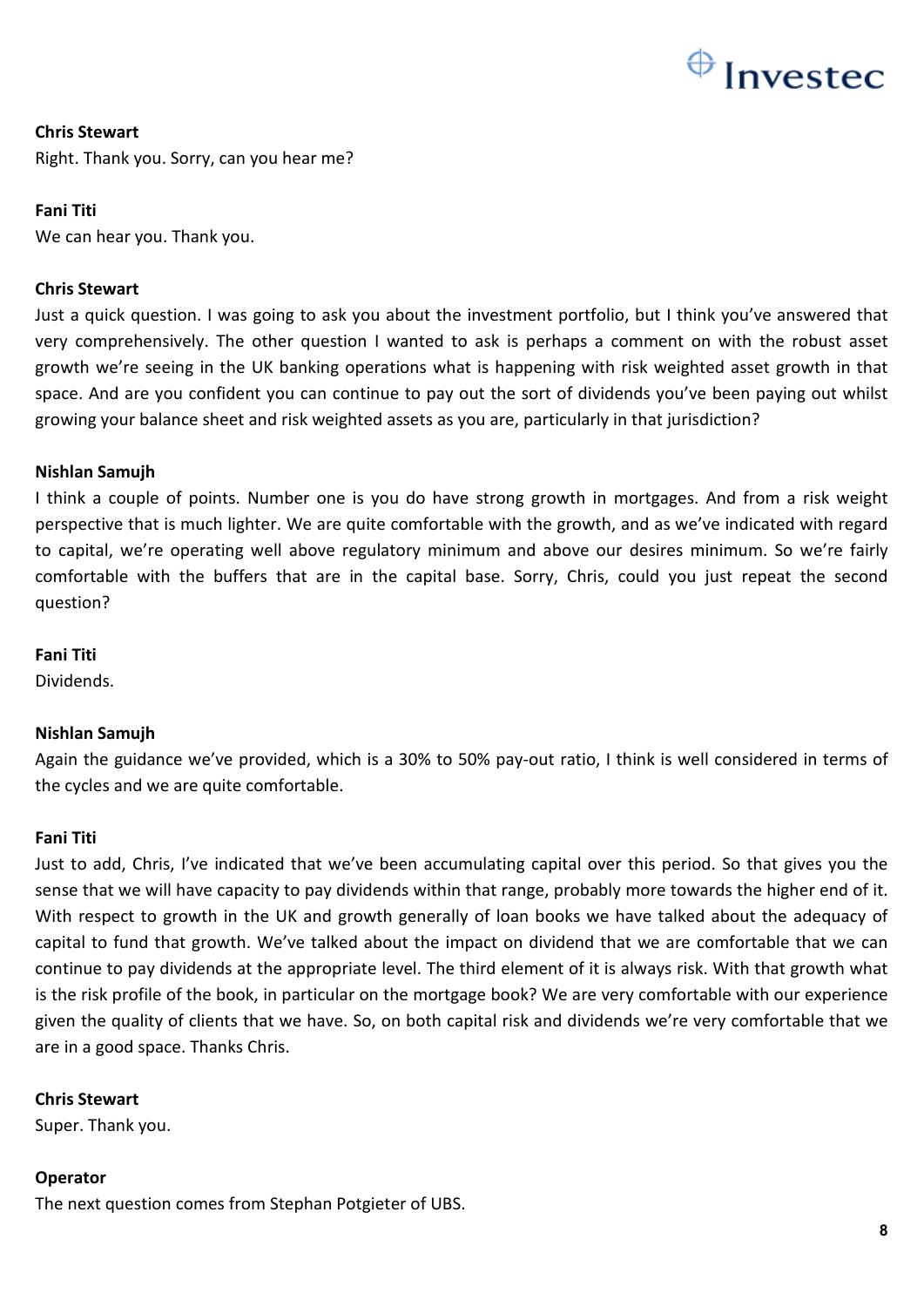

## **Stephan Potgieter**

Good morning. Thanks very much for the update. A very good performance. Just a question on your credit quality and credit loss trends. You mentioned some recoveries bringing down the credit loss charge for the period. Maybe just in terms of the trends both in South Africa and the UK. You mentioned you are also still hanging on to coverage. Do you still expect in the UK perhaps some uplift in credit losses as the furlough schemes come to an end, some of the macro issues start to impact in the UK? If you can maybe just give some colour on that. Thank you.

## **Nishlan Samujh**

Sure. Thanks for the question. I think we have indicated that there has been no real pressure in terms of new impairments arising, which I think talks to the quality of the book, the level of recoveries that have been experienced, and the fact that you don't have pressure from a modelling perspective or from a specific name by name perspective. I think all of that gives a real positive outlook in terms of underlying quality of the book which we've been quite pleased with in terms of behaviour. With regard to overlays, both in South Africa and the UK we remain cautious. At the end of the day it's not at levels which you've seen in the retail banks. There are provisions on the balance sheet. We think that it gives us good coverage for some of the risks that lay out there. And with regard to the unfolding of the relief aspects, particularly in the UK, we remain cautious around the outlook around that. But what's most important for us is that behaviourally from a client perspective there are really no signs at this stage of anything.

## **Fani Titi**

Ruth, do you want to give any more colour on the UK? I think Stephan had an interest in the UK, the furlough schemes and the other

## **Ruth Leas**

Thanks Fani. I think that Nishlan answered that comprehensively. We are watching to see the impact of the removal of the furlough scheme. The government has been seeking to manage a soft landing as it withdraws from some of these programmes and replaces with others. As Nishlan says, there is a fair amount of unpredictability and uncertainty still surrounding us in the system, and that is why we are being cautious. It's not a reflection of our own asset quality but just in terms of the unpredictability of the macro environment as we look at it today with rising inflation, slightly slowing growth and the impacts from Brexit. But in the areas and sectors which we've been operating in we've been very comfortable thus far and I'm not seeing signs of stress at this stage.

## **Stephan Potgieter**

Thanks very much. Very clear.

## **Operator**

Thank you. Ladies and gentlemen, just a final reminder, if you'd like to ask a question you're welcome to press \* and then 1. The next question comes from Waleed Mohsin of GS.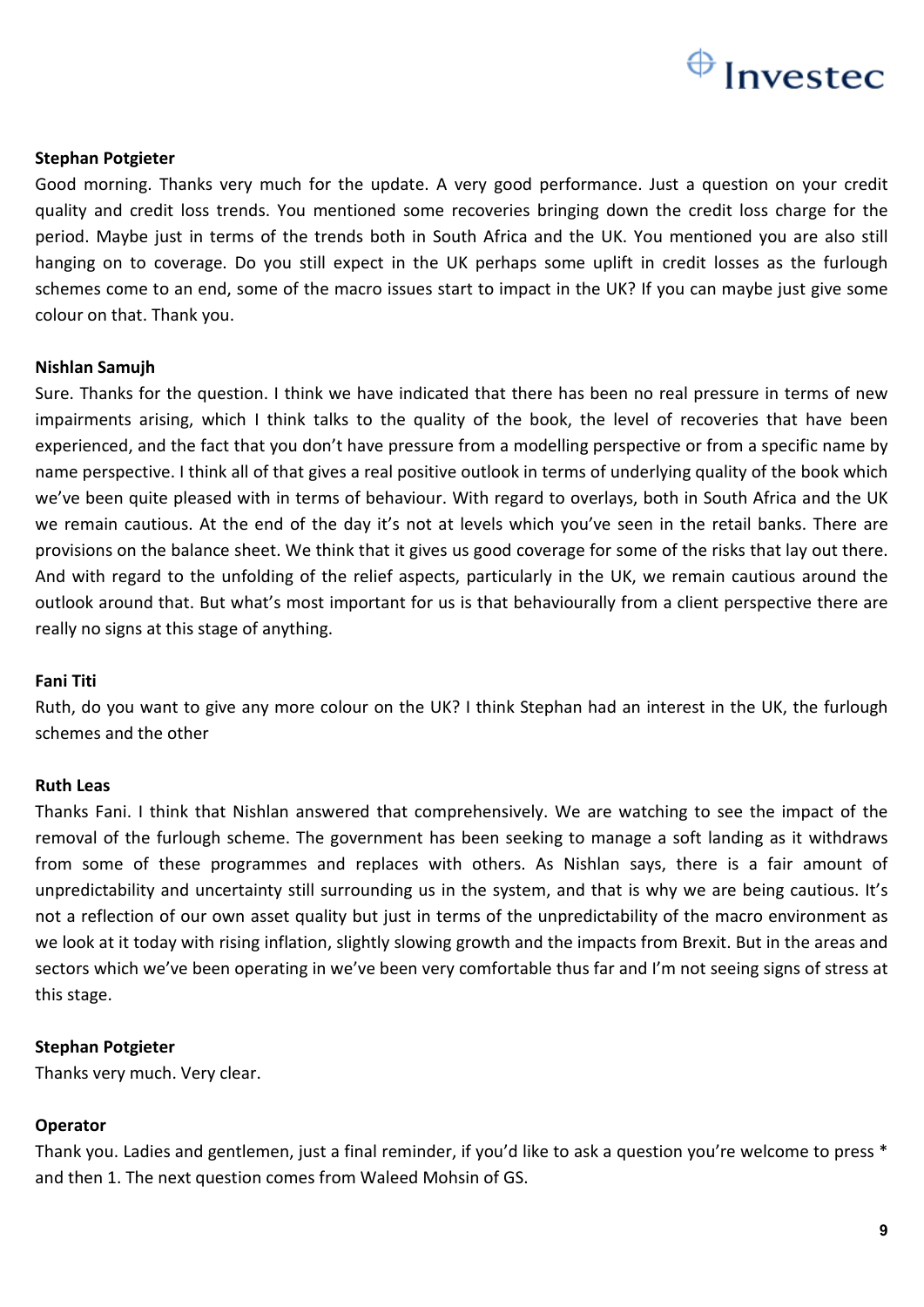

## **Waleed Mohsin**

Good morning. Thanks so much for the call. Two questions from my side. Perhaps if you could talk a little bit about the underlying cost trends. It's obviously pleasing to see the improvement in cost to income ratio, but perhaps you could talk about some of the cost initiatives you've been taking and how they've been bearing fruit in this period. And secondly, good deposit growth. If you could just talk about the type of deposits and the flows into both South Africa and the UK business on the deposit side. Thank you.

## **Nishlan Samujh**

It's Nishlan here. If I take the cost base I think at the end of the day there were quite a few initiatives that were executed on in the prior year. And we are seeing the benefits of those come through particularly around our fixed cost base. And across the businesses we continue to see ourselves operating at well below inflation when you look at fixed costs. When you look at momentum obviously there is an element of variable that will follow improved underlying performance of the businesses. And we will really unpack the specifics around those when we get into the actualities of the results. Ruth, I don't know if you want to touch base on the deposit base on the UK bank.

## **Ruth Leas**

Thanks Nish. Sure. Hi Waleed. In terms of deposits in the UK what we saw last year is that as rates came down we brought our rates down and were flooded with high levels of deposits coming towards us. We are substantially retail funded as you know, and the invested credit has seen a strong traction in this market. So we were able to build the deposit base while reducing the overall cost of funds. Given that we are seeing a pick-up in demand for credit across the market, I would say that that reduction in rates has reached a trough and we're starting to see a slight turn towards increasing retail rates in the market as lenders are now seeing stronger demand for credit. We have really used this period of time also to implement a technological infrastructure behind our deposit raising, the back end or the plumbing so to speak to be straight through processing to help us with the actual manufacturing costs of these deposits, which has come through very nicely as well, so moving a lot more of that into digital solutions. But very comfortable with the level of our retail deposits and the overall cost of funds we've been able to achieve throughout this period.

#### **Fani Titi**

If I may just go back to the cost question just to add colour, we've obviously made certain key decisions over the last two years to increase scale and critical mass. And that has a structural benefit to cost. We've also looked at operating leverage in between bank and wealth and between South Africa and the UK. We've had certain initiatives that increase operating leverage. So as we go forward we look to much more contained fixed cost, and as performance and revenue improve you obviously will see a higher degree of variability in the income that is linked to those revenues, essentially variable remuneration. But that is the way we want our business model to work. But we are pleased with the changes we have made structurally and we are pleased with the level of containment of costs. And we are also pleased that we have the level of variability in costs, particularly employment costs, linked to the performance of the business at a revenue level.

#### **Waleed Mohsin**

All right. Thank you so much. That's very helpful. Thank you.